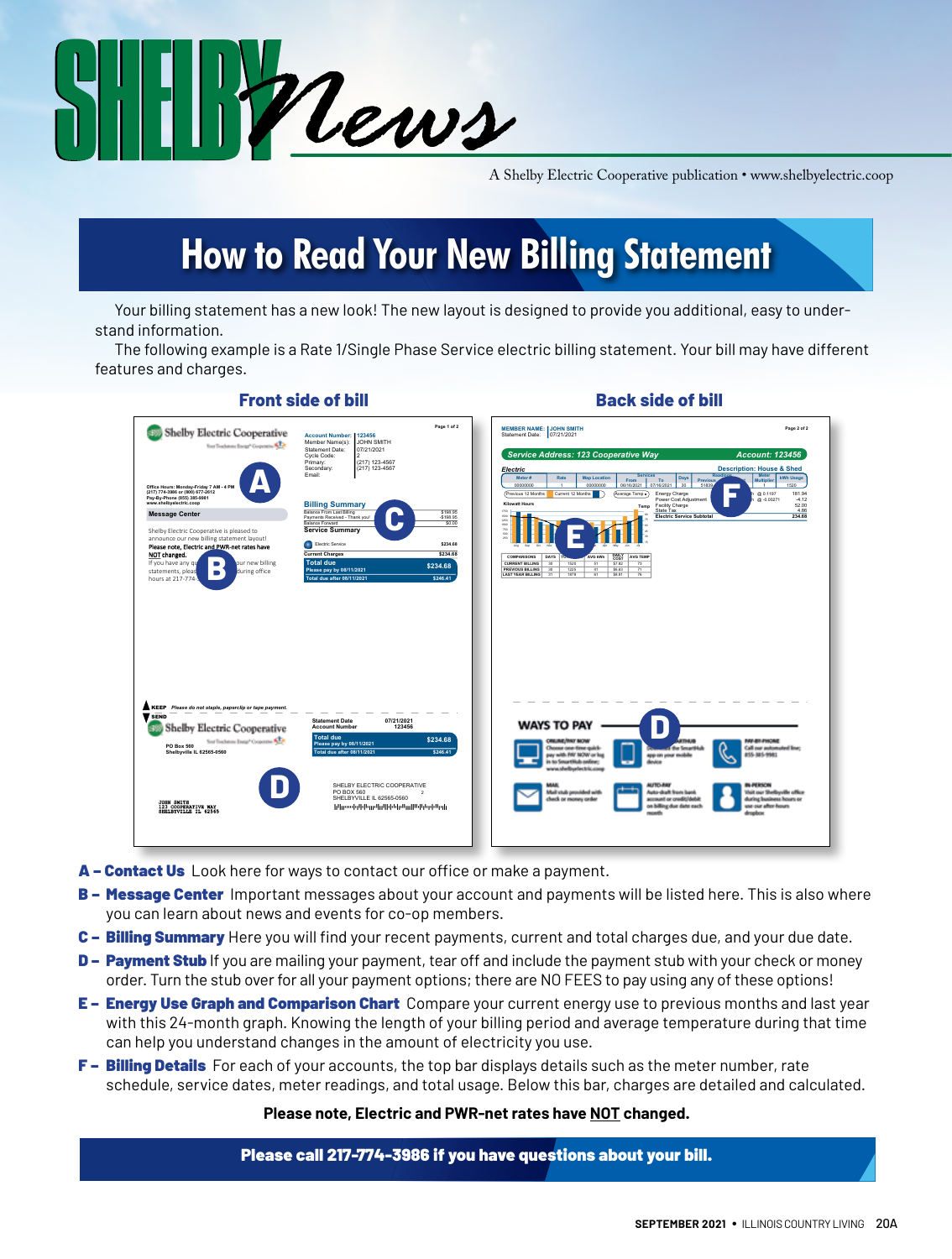

### **Touchstone Energy Hot Air Balloonfest at Lake Shelbyville October 8 –10**

The streets of downtown Shelbyville will soon come alive with a festive flair, and the skies will be filled with vibrant colors of hot air balloons as the annual Touchstone Energy Balloonfest, held in conjunction with Scarecrow Daze, takes place on Columbus Day weekend, October 8–10.

"We have not finalized plans yet, but we hope to have some exciting things to add to the event. We will notify the public as we go along. Leading up to the event, the best place to get updates is the Lake Shelbyville Balloonfest's Facebook page or you can call the Shelby County Office of Tourism at 217-774-2244," stated event organizer Kevin Bernson.

Pilots from around the Midwest plan to take to the skies with fun flights on Saturday and Sunday mornings. The event kicks off Friday evening at Willow Ridge Winery with food, music, fun, and a small balloon glow (weather permitting). Saturday morning come out for breakfast, watch



P.O. BOX 560 Shelbyville, IL 62565 **Phone: 217-774-3986 or 1-800-677-2612 Pay-by-Phone: 1-855-385-9981 www.shelbyelectric.coop twitter.com/YourCoop facebook.com/YourCoop**

### **Office Hours:** 7:00 a.m. - 4:00 p.m.





the balloon pilots participate in a fun task over the Shelby County Airport, and stick around for the Young Eagle flights. Kids from ages 8–17 get an introduction to general aviation and a free plane ride over Shelbyville from the Loren Hodge Experimental Aircraft Association Chapter 274. SummerSkyz helicopter rides will be available all day for a fee and the Shelbyville Fire Department will have an evening cookout fundraiser.

There will be plenty of family things to do, including the Family Drug kids' area and music by Pope's Party Patrol. Just before dusk, enjoy skydivers from Mid America Parachute Club, out of Taylorville, as they land on targets at the airport. To cap off an exciting day (weather permitting), enjoy tethered balloon rides and watch the balloons light up the night with the J&R Collision Center's hot air balloon glow. To round out the weekend, the pilots will once again be challenged as they perform a fun task over 9th Street Beach located at Dam West Recreation Area Sunday morning.

"This will mark the 10th time that we have held a balloonfest in the Shelbyville area after moving the event from Eagle Creek Resort in Findlay back in 2011. It is held in conjunction with Shelbyville's street festival, Scarecrow Daze," noted Bernson. "This event will provide something for the whole family. The support of many businesses, community groups, and individual volunteers is what makes this a great event. Without them, we could not put this on," concluded Bernson.

If you would like to volunteer, please call 217-774-2244. See you in Shelbyville over Columbus Day weekend!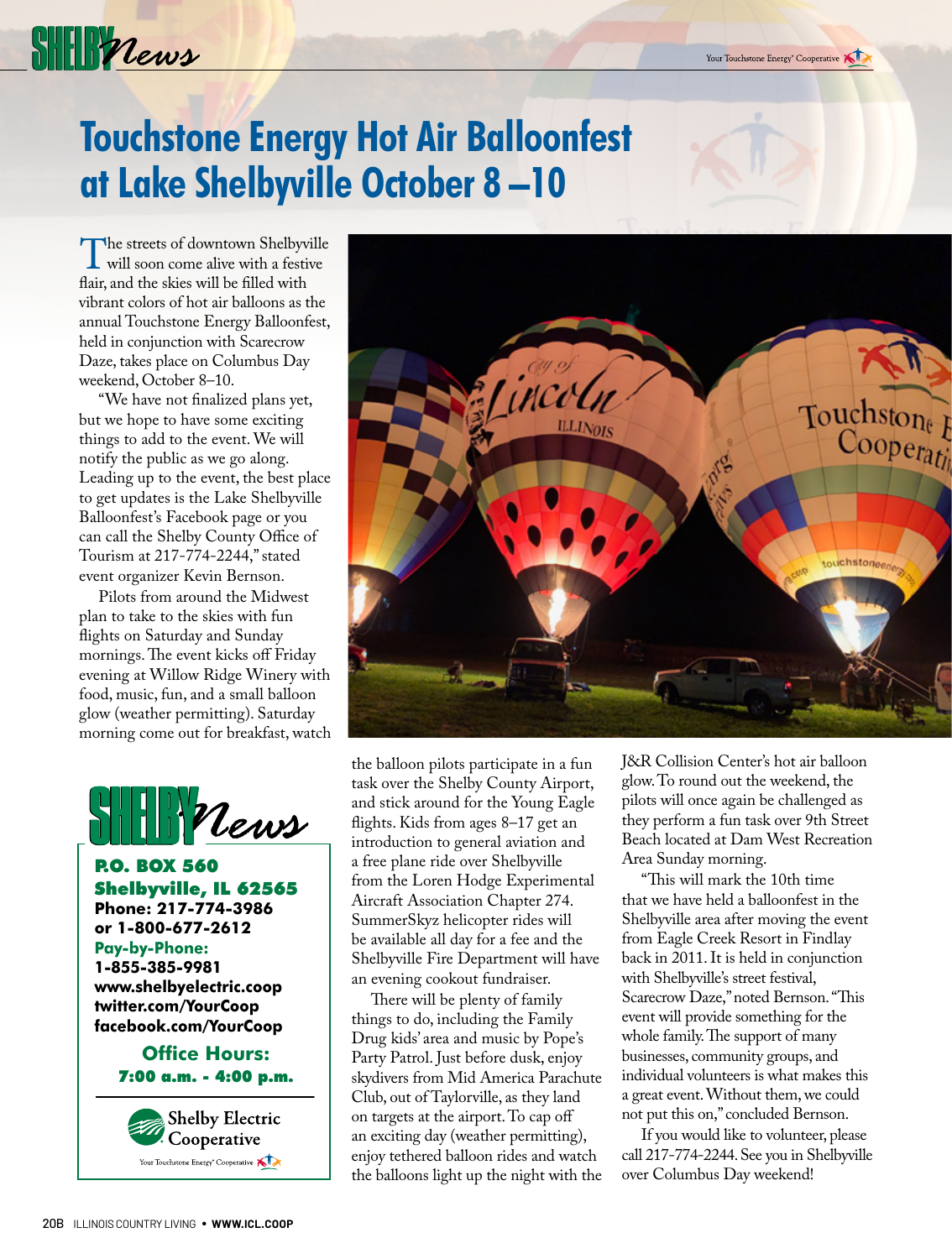

### **Shelby Electric Cooperative** Coloring Contest Winners



Dalten Beck **Age 4 – 6** 





**Age 10 – 12** 

Uur annual coloring contest provided kids ages 4-12 a chance<br>to decorate a cooperative icon, Willie Wiredhand. Willie<br>was created in 1951 and this year marks his 70th year in the rural was created in 1951 and this year marks his 70th year in the rural electrification program.

 Out of the 30 entries submitted, 6-year-old Dalten Beck, Taylorville; 9-year-old Kassidi Sugg, Macon; and 10-year-old Madelyn Likes, Stonington put their coloring skills to work and were named the winners. "Each of our three winners took home a beach bag full of summer fun," noted Jill George, who coordinated the contest for the cooperative this year.

 Every child who entered the contest received a stackable colored pencil. "It was fun designing the coloring page and picking out the gifts for the kids. The best part was seeing the winners' excitement when they came in to claim their prize and have their picture taken!" exclaimed George.

 For more information about Shelby Electric Cooperative's youth programs, visit the "Community" tab at www.shelbyelectric.coop.

**Cooperative offices will be closed Monday, September 6th for Labor Day**



# Propane **Safety Tips**

- Handle any propane-powered equipment cautiously and always follow the manufacturer's instructions.
- Propane tanks for equipment such as stoves and ovens must be located outside of the home.
- Never store or use propane gas cylinders larger than one pound inside the home.
- Never operate a propane-powered gas grill inside the home.
- Have propane gas equipment inspected periodically by a professional for possible leaks or malfunctioning parts.
- Carefully follow the manufacturer's instructions when igniting a pilot light.
- If you smell a strong odor of gas, leave the area immediately, call 911 from outside the home, and then call your propane provider.

Shelby Energy Company is an LP gas subsidiary of Shelby Electric Cooperative. You can reach them by calling 217-774-2311, visit their website at shelbyenergyco.coop, or like them on Facebook @ShelbyEnergyCo.



**Shelby Energy Company**